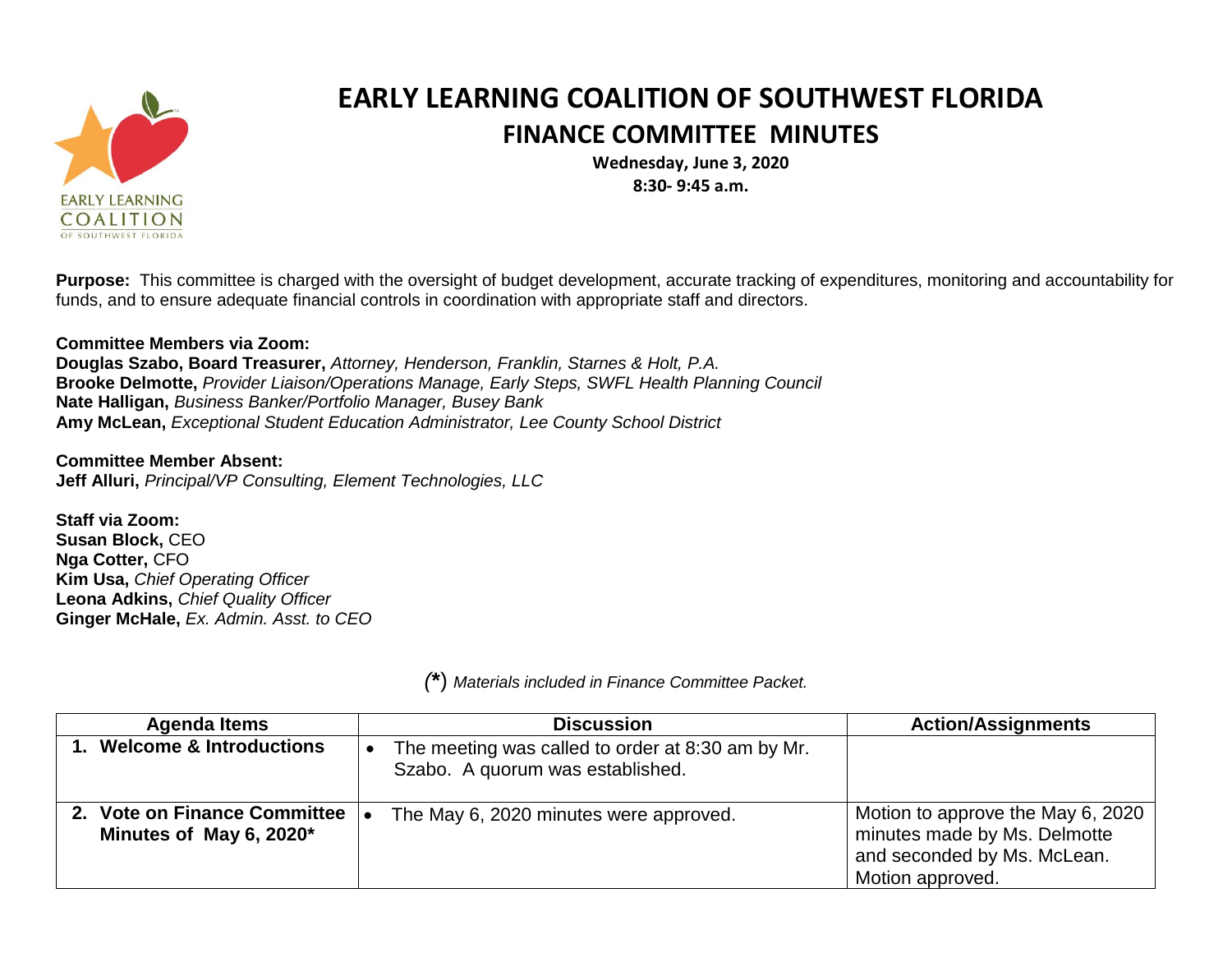| 3. Discuss Utilization<br><b>Management (Forecast) -</b><br><b>Handout</b>                        | Mr. Szabo reported the number of Voluntary<br>Prekindergarten (VPK) children has decreased due to<br>the end of the school year.<br>School Readiness (SR) providers where paid for full<br>٠<br>capacity for May. The providers who were closed<br>need to complete an OEL survey to be paid for June.<br>The special SR Program for first responders and<br>$\bullet$<br>essential health care workers that is part of the OEL<br>COVID-19 response ends in June. We are waiting to<br>hear if this program will be extended. |                                                                                                                                                                                                                                    |
|---------------------------------------------------------------------------------------------------|--------------------------------------------------------------------------------------------------------------------------------------------------------------------------------------------------------------------------------------------------------------------------------------------------------------------------------------------------------------------------------------------------------------------------------------------------------------------------------------------------------------------------------|------------------------------------------------------------------------------------------------------------------------------------------------------------------------------------------------------------------------------------|
| 4. Review Utilization Reports<br>and Statements of<br><b>Revenues and</b><br><b>Expenditures*</b> | There was a discussion about the increase of<br>$\bullet$<br>COVID-19 numbers in Immokalee and the impact on<br>our child care providers in the area.<br>Mr. Szabo presented the financial reports ending<br>$\bullet$<br>April 2020. Mr. Szabo reviewed the summary reports<br>for School Readiness (SR), Voluntary<br>Prekindergarten (VPK), and administration costs.<br>The impact of The Portal (EFS Mod) issues continue<br>regarding the reconciliation for FY18-19 provider<br>payments.                               | Motion made to approve and move<br>the Utilization Reports and<br><b>Statements of Revenues and</b><br><b>Expenditures to the Executive</b><br>Committee made by Mr. Halligan<br>and seconded by Ms. Delmotte.<br>Motion approved. |
|                                                                                                   | There was a discussion about the OEL grant<br>$\bullet$<br>amendment that is to be signed by the end of June.                                                                                                                                                                                                                                                                                                                                                                                                                  |                                                                                                                                                                                                                                    |
| 5. Update of FY20-21 Budget                                                                       | Mr. Szabo presented the FY20/21 draft budget. Mr.<br>Szabo thanked Ms. Delmotte and Mr. Halligan for<br>working on the budget workgroup.                                                                                                                                                                                                                                                                                                                                                                                       | Motion to move the draft FY20/21<br>budget to the June Board Meeting<br>made by Ms. McLean and<br>seconded by Ms. Delmotte.<br>Motion approved.                                                                                    |
|                                                                                                   | The grant award should be received by the beginning<br>$\bullet$<br>of July, at that time the budget will be adjusted to be<br>in compliance with the FY20/21 grant award.                                                                                                                                                                                                                                                                                                                                                     | Motion to allow the Coalition to<br>make budget adjustments based<br>on the final Notice of Award and<br>report at the September Board                                                                                             |